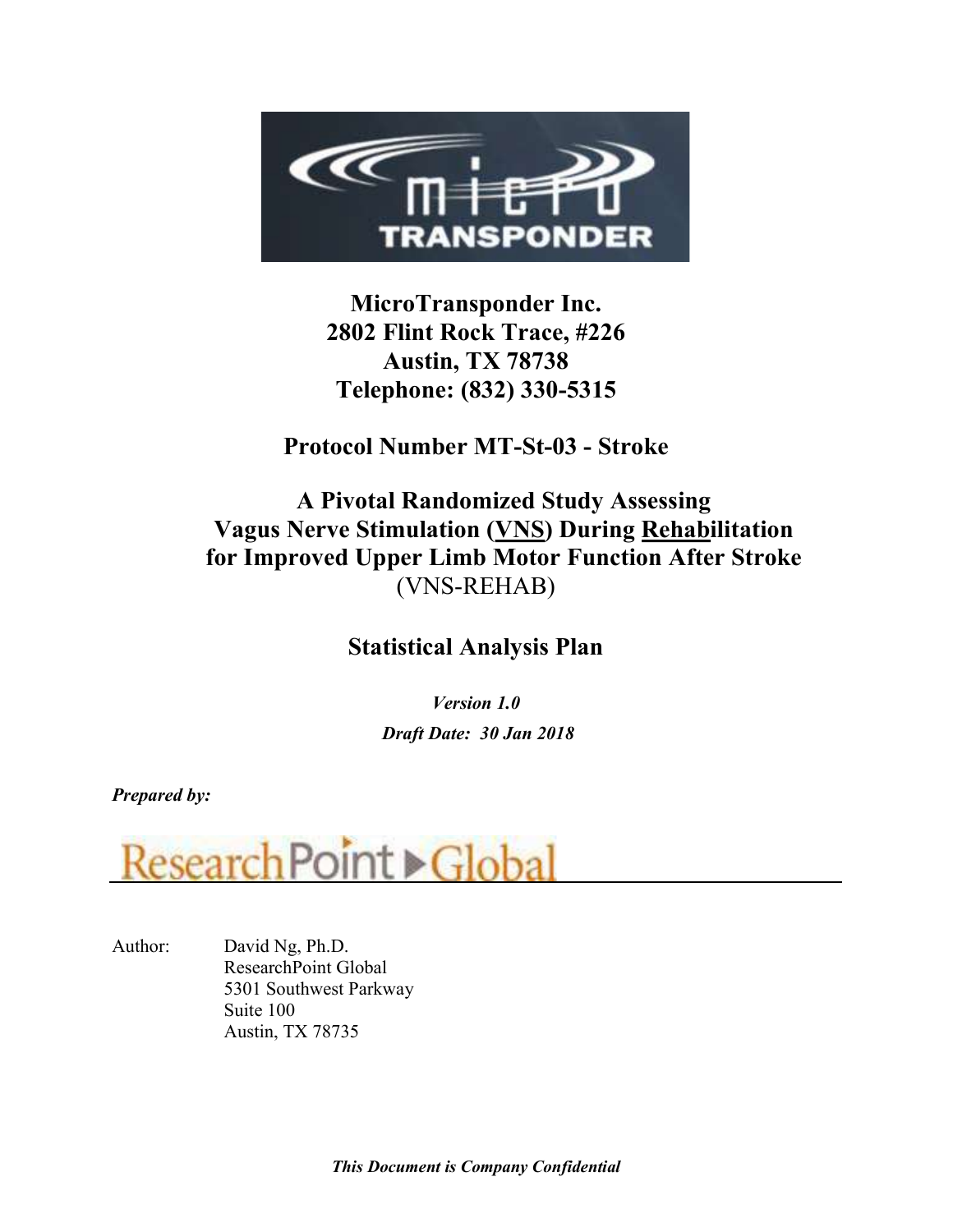MicroTransponder, Inc.<br>
Protocol MT-St-03-Stroke<br>
Statistical Analysis Plan<br>
Version 1.0, 30 Jan 2018

## Signature Page

By signing, I attest I have reviewed this document and that it meets my approval.

 $\frac{1}{2}$   $\frac{1}{2}$   $\frac{1}{2}$   $\frac{1}{2}$   $\frac{1}{2}$   $\frac{1}{2}$   $\frac{1}{2}$   $\frac{1}{2}$   $\frac{1}{2}$   $\frac{1}{2}$   $\frac{1}{2}$   $\frac{1}{2}$   $\frac{1}{2}$   $\frac{1}{2}$   $\frac{1}{2}$   $\frac{1}{2}$   $\frac{1}{2}$   $\frac{1}{2}$   $\frac{1}{2}$   $\frac{1}{2}$   $\frac{1}{2}$   $\frac{1}{2}$  31-Jan-2018MicroTransponder, Inc. David by David Ng Ng Date: 2018.01.31 15:35:18 -06'00' David Ng, Ph.D., Senior Director, Biostatistics and Data Operations Date

ResearchPoint Global

Jesse Dawson, MD., Consultant Stroke Neurologist Date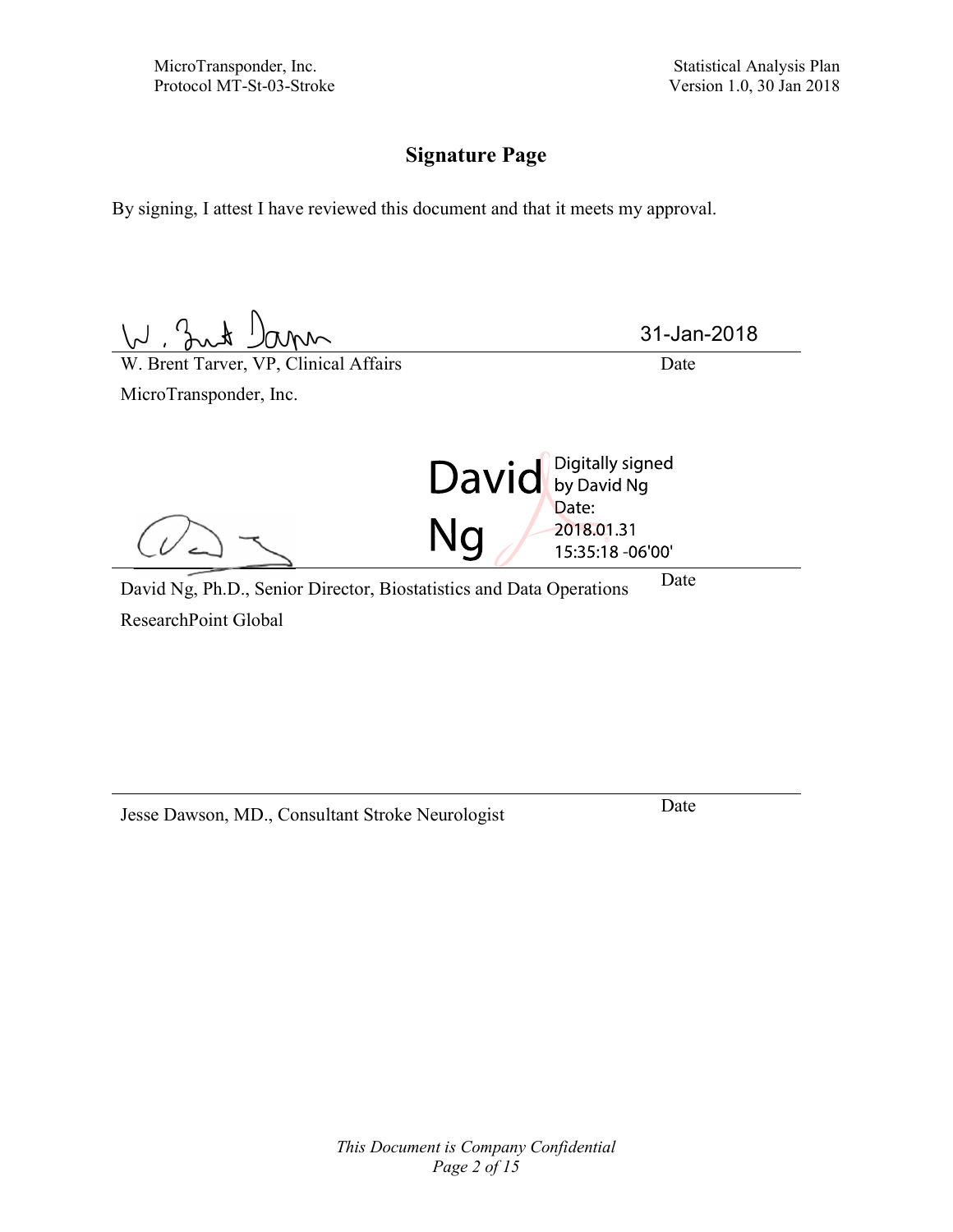Version 1.0, 30 Jan 2018

## **Signature Page**

By signing, I attest I have reviewed this document and that it meets my approval.

 $M, 3$ amn

W. Brent Tarver, VP, Clinical Affairs Date

MicroTransponder, Inc.

31-Jan-2018

David Ng, Ph.D., Senior Director, Biostatistics and Data Operations Date ResearchPoint Global

Jesse Dawson, MD., Consultant Stroke Neurologist Date

31st January 2018

*This Document is Company Confidential Page 2 of 15*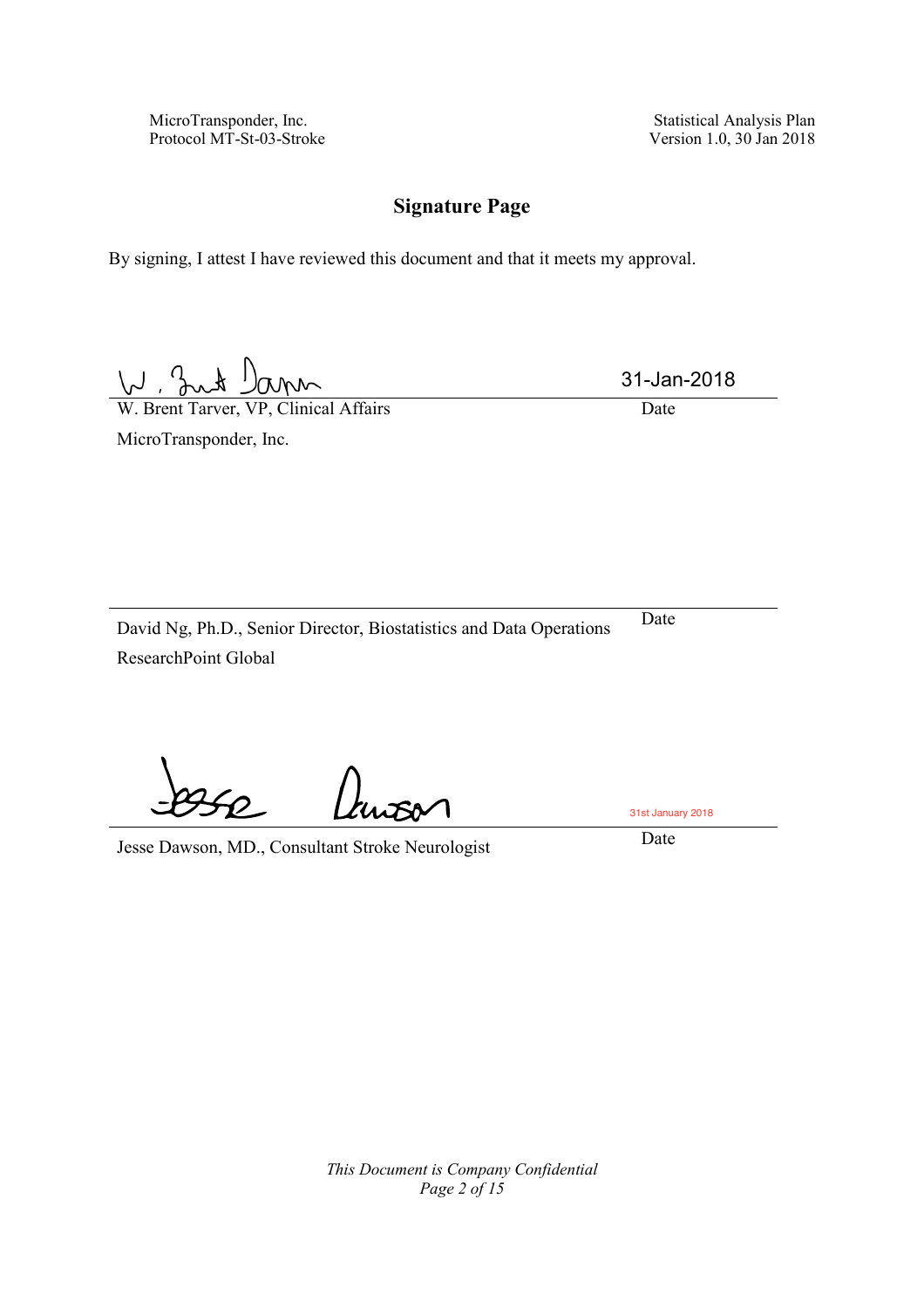## **Table of Contents**

| 1              |        |  |  |  |  |  |
|----------------|--------|--|--|--|--|--|
| 2              |        |  |  |  |  |  |
| 2.1            |        |  |  |  |  |  |
| 2.2            |        |  |  |  |  |  |
| 3              |        |  |  |  |  |  |
| 3.1            |        |  |  |  |  |  |
| 3.2            |        |  |  |  |  |  |
| 3.3            |        |  |  |  |  |  |
| 3.4            |        |  |  |  |  |  |
| 3.5            |        |  |  |  |  |  |
| 4              |        |  |  |  |  |  |
| 4.1            |        |  |  |  |  |  |
| 4.2            |        |  |  |  |  |  |
| 4.3            |        |  |  |  |  |  |
| 4.4            |        |  |  |  |  |  |
| 5 <sup>1</sup> |        |  |  |  |  |  |
| 5.1            |        |  |  |  |  |  |
| 5.2            |        |  |  |  |  |  |
| 5.3            |        |  |  |  |  |  |
| 5.4            |        |  |  |  |  |  |
| 5.5            |        |  |  |  |  |  |
| 5.6            |        |  |  |  |  |  |
| 5.7            |        |  |  |  |  |  |
| 5.8            |        |  |  |  |  |  |
| 5.9            |        |  |  |  |  |  |
|                |        |  |  |  |  |  |
|                |        |  |  |  |  |  |
|                |        |  |  |  |  |  |
|                |        |  |  |  |  |  |
|                |        |  |  |  |  |  |
|                | 5.13.2 |  |  |  |  |  |
|                | 5.13.3 |  |  |  |  |  |
|                |        |  |  |  |  |  |
|                | 5.13.5 |  |  |  |  |  |
|                | 5.13.6 |  |  |  |  |  |
|                |        |  |  |  |  |  |
| 6              |        |  |  |  |  |  |
| 7              |        |  |  |  |  |  |
| 8              |        |  |  |  |  |  |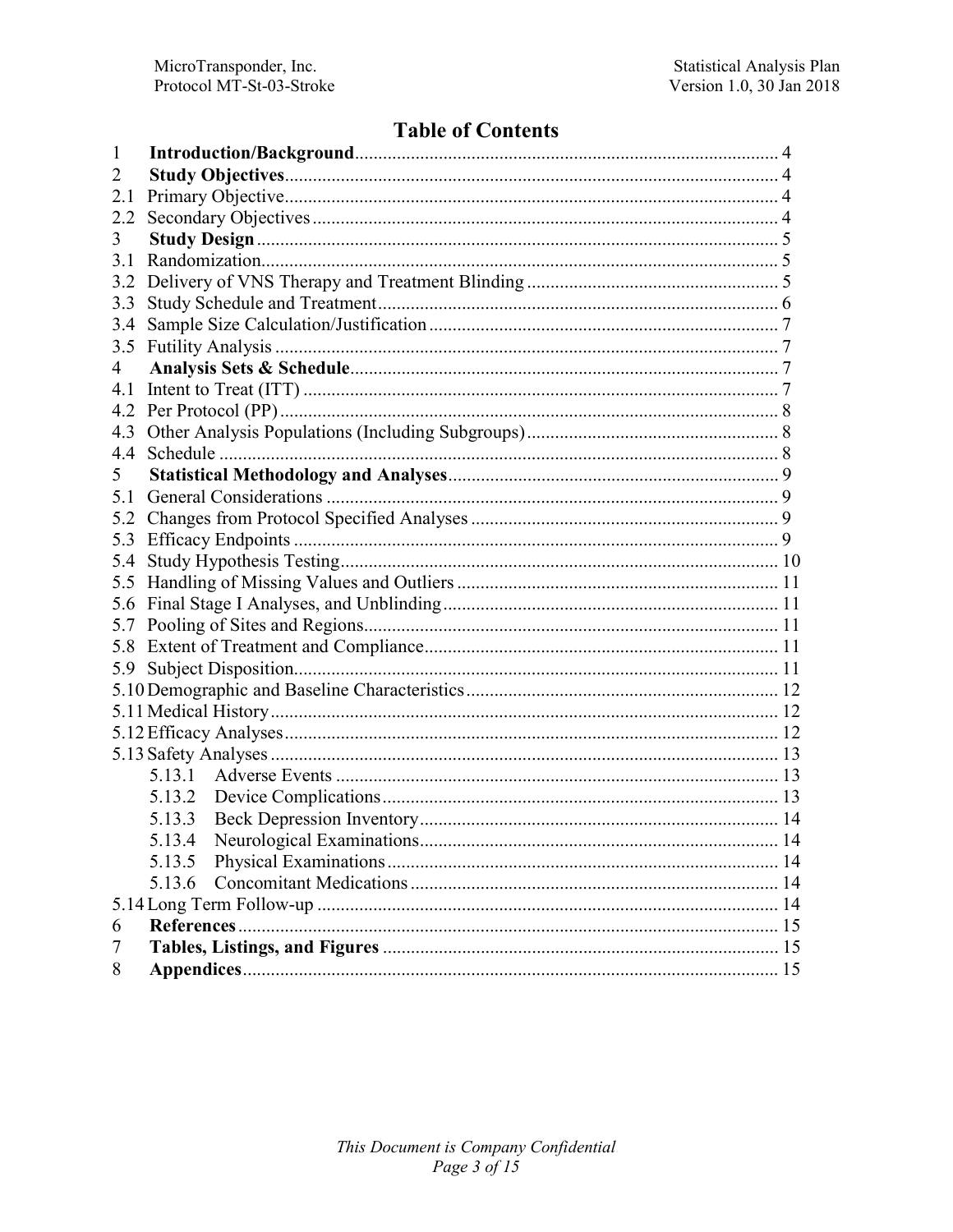## 1 INTRODUCTION/BACKGROUND

This statistical analysis plan (SAP) describes the data analysis specifications for MicroTransponder, Inc. Protocol MT-St-03 (Stroke) entitled "A Pivotal Randomized Study Assessing Vagus Nerve Stimulation (VNS) During Rehabilitation for Improved Upper Limb Motor Function After Stroke (VNS-REHAB)." This version of the SAP is based on protocol Version 1.1, 23 March 2017.

This SAP follows the International Conference on Harmonisation (ICH) Guidelines E3 and E9. All statistical analyses will be performed using SAS®, Version 9.4 or higher. Differences in the analyses from those described in the study protocol will be described in Section 5.2 of this document.

This is a pivotal study designed to provide information on the clinical use of vagus nerve stimulation (VNS) during upper limb motor rehabilitation (standard of care) for the treatment of upper limb deficits associated with stroke. The study is proposed as primary support for US market approval; it is expected to give safety and efficacy information.

This Statistical Analysis Plan addresses data collected in Phase I of this study, and is intended to provide safety and efficacy results to support filing for market approval. Data from Phases II and III will then be analyzed separately at a later date.

## 2 STUDY OBJECTIVES

The goal of this study is to show that VNS performed during rehabilitation for subjects with upper limb motor deficits following stroke will provide more benefit than active-control (rehabilitation only) after 6 weeks of therapy. Additionally, VNS Therapy for stroke rehabilitation will be as safe as it is for epilepsy and depression.

#### 2.1 Primary Objective

The primary objectives of this study are to assess:

- the efficacy of VNS therapy compared to standard rehabilitation (active control includes  $\bullet$ the surgical intervention and sham stimulation) in the recovery of upper limb motor function after stroke.
- safety of the surgical intervention and VNS stimulation

#### 2.2 Secondary Objectives

The secondary objective is to provide evidence that VNS coupled with rehabilitation provides quality of life improvements, such as improved function in daily activities.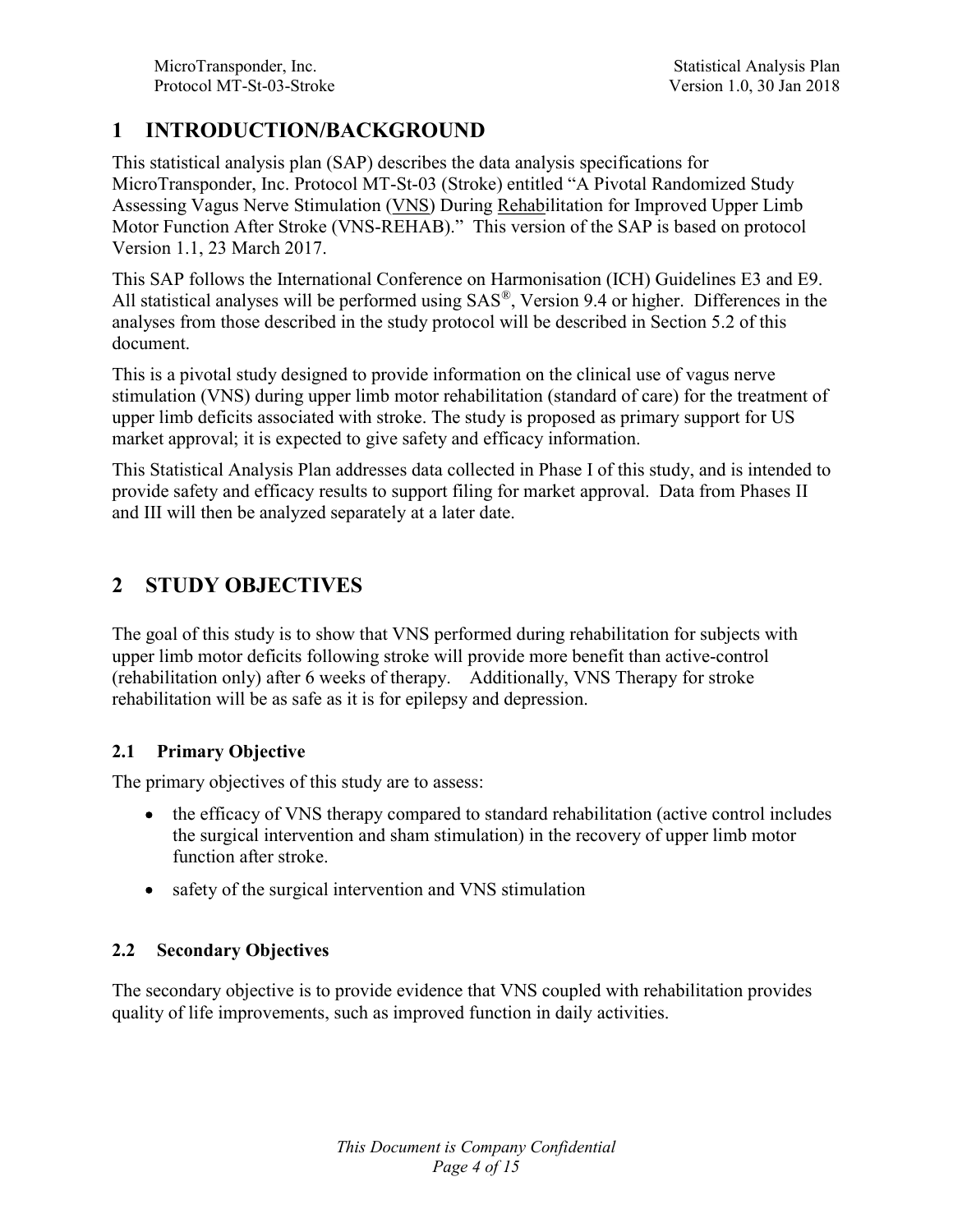## 3 STUDY DESIGN

This protocol is a pivotal study of up to 120 subjects and 15 clinical sites. All subjects are implanted with the Vivistim System® and then randomized to either study treatment or activecontrol treatment. Study treatment is vagus nerve stimulation (VNS) delivered during rehabilitation. Active control treatment is rehabilitation (standard-of-care treatment) with only a minimal amount of VNS at the start of each session intended to support blinding.

This study has three distinct stages:

Stage I – blinded, with consent, assessment, implant, baseline assessment, acute therapy (6 weeks), and follow-up assessment periods (Days 1, 30 and 90 post-acute therapy)

Stage II – unblinded follow-up, including additional therapy sessions and quarterly assessments through one year post implant. Control group subjects crossover to VNS treatment.

Stage III - annual (yearly) follow-up through commercial approval to allow the device to remain implanted and the subject to continue at-home use. Additional rehabilitation sessions are allowed at the investigator's discretion.

This statistical analysis plan (SAP) is focused on Stage I (blinded, randomized portion). A future SAP will focus on Stage II and Stage III, and will be developed prior to the first subject completing Stage II (first subject reaching one-year post implant).

### 3.1 Randomization

Subjects will be randomized 1:1 on the day of implant surgery to either the device treatment (rehabilitation and VNS) or control (rehabilitation and Control VNS) groups. An approved, unblinded person at each site accesses the subject's group assignment via an electronic (webbased) system.

Randomization will be stratified by FMA-UE score (20 to  $\leq$ 35; >35 to 50), and age ( $\leq$ 30, >30), within each region (North America vs ROW). Therefore, there are eight (8) randomization assignment tables. When a study site (linked to a region) submits the Randomization form with the subject's FMA-UE score, age, the Clinical Discovery Platform (CDP) will assign the next available treatment assignment from the corresponding randomization table.

## 3.2 Delivery of VNS Therapy and Treatment Blinding

Subjects in both groups are treated similarly. At each visit, subjects in both groups will receive stimulation via a push-button press for their first 4 rehabilitation movements (4 stimulations), starting at 0.8 mA and reducing in 0.2 mA steps (depending on perception), such that subjects barely perceive or do not perceive the fourth stimulation. This is done to help facilitate blinding.

Thereafter, therapists will continue to use a push-button to initiate stimulation for both groups throughout the therapy sessions; however, only the VNS group receives stimulation. All subjects will be told that they may or may not feel the stimulation during therapy - only about one half of the UK pilot study subjects felt stimulation at 0.8 mA and only about 25% of the subjects in the US IDE study felt 0.8 mA stimulation. Furthermore, subjects in both groups will be told that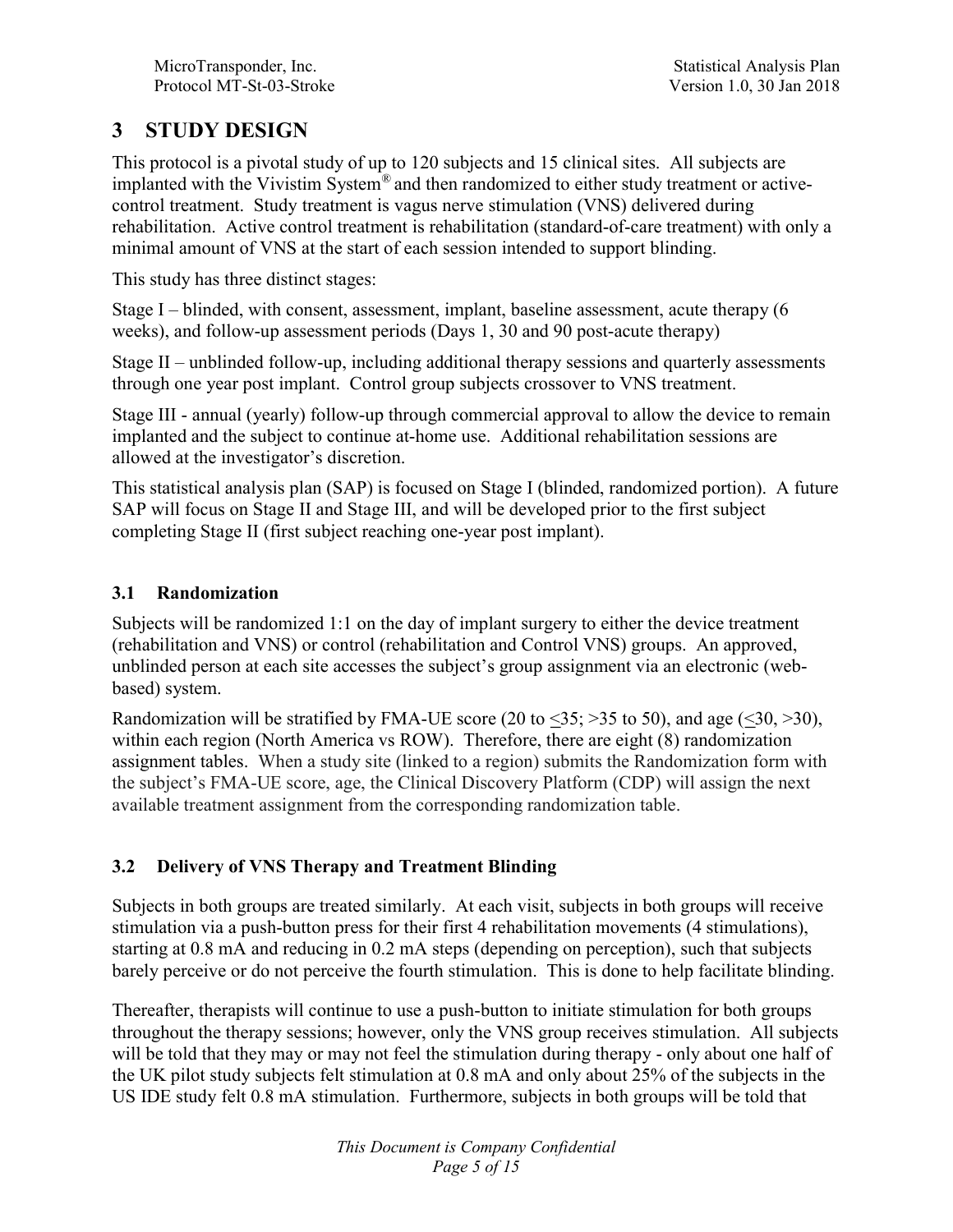MicroTransponder, Inc. Statistical Analysis Plan Protocol MT-St-03-Stroke Version 1.0, 30 Jan 2018

they may initially feel the stimulation, but that it is possible that they may acclimate to the stimulation (as also occurred in the UK study and occurs in epilepsy). These efforts, along with the fact that all subjects will receive the same type of rehabilitation and be treated similarly, will help to maintain the blind.

Assessments are performed by a blinded assessor who does not perform therapy on the same subject. A blinded assessor may perform therapy on some subjects and perform assessments on other subjects, but should not perform assessments and therapy on the same subject. Whenever possible, the same assessor should perform the V4, V5, V6 and V7 assessments for a single subject. Sponsor approval is necessary if a different assessor will be used for the same subject at V4 and V5. This separates treatment from assessment and reduces the possibility of an assessor guessing information on group assignment (based on adverse event or subject comment).

#### 3.3 Study Schedule and Treatment

Stage I: Subjects will be screened and assessed for upper limb paresis associated with stroke using a detailed stroke history evaluation (including type, location, onset, neurological evaluation, etc.) and various assessment scores to determine the level of disability in performing everyday tasks. Clinical evaluations by a stroke expert will confirm subjects entering the study exhibit a moderate to severe motor impairment in the upper extremity (UE) (as indicated by a FMA-UE score of 20 to 50) and have at least a nine-month history of the disorder. After informed consent signature, repeat assessments and other measurements will be recorded prior to randomization. Subjects will maintain their group assignments through Visit 7 (end of Stage I, assessment follow-up).

Subjects will start study therapy after an approximately one-week recovery period after surgery. This time period may vary depending on schedules and subject recovery times. The assessments after surgery, and before treatment (Visit 4) will be the baseline for statistical analyses. After a 6 week acute treatment period, post treatment assessments will be done at Visit 5 (1 Day post treatment), Visit 6 (30 Days post treatment), and Visit 7 (90 Days post treatment). During this 90 day post treatment period, subjects will not receive in-clinic rehabilitation, but are given a magnet to swipe just prior to performing their in-home rehabilitation for 30 minutes daily. The magnet activates VNS in the VNS group subjects but does not activate VNS in the Control subjects.

Stage II: Stage II begins after Visit 7 (Day 90 post treatment). It will be the Investigator's and subject's decision to continue treatment during this unblinded follow-up stage. The intent is that all subjects will be followed through at least 12 months of post-acute study. All original VNS group subjects continue at-home rehabilitation and home-initiated stimulation for 30 minutes daily and all original Control group subjects start a 6-week rehabilitation session plus active VNS. The assessments at Visit 7 will serve as Baseline for Stage II. The control subjects will have 6 weeks of rehabilitation sessions plus active VNS treatment, followed by assessment Visits LT1 (Day 1 after the 6 week treatment), LT2 (Day 30 post treatment) and LT3 (Day 60 post treatment; at Month 3 of Stage II). All subjects will then have Visits LT4 (Month 6 of Stage II) LT5 (Month 9) and LT6 (Month 12). Different stimulation settings may be tried during the longterm therapy, especially in non-responders (those with less than a 6-point FMA-UE change).

> This Document is Company Confidential Page 6 of 15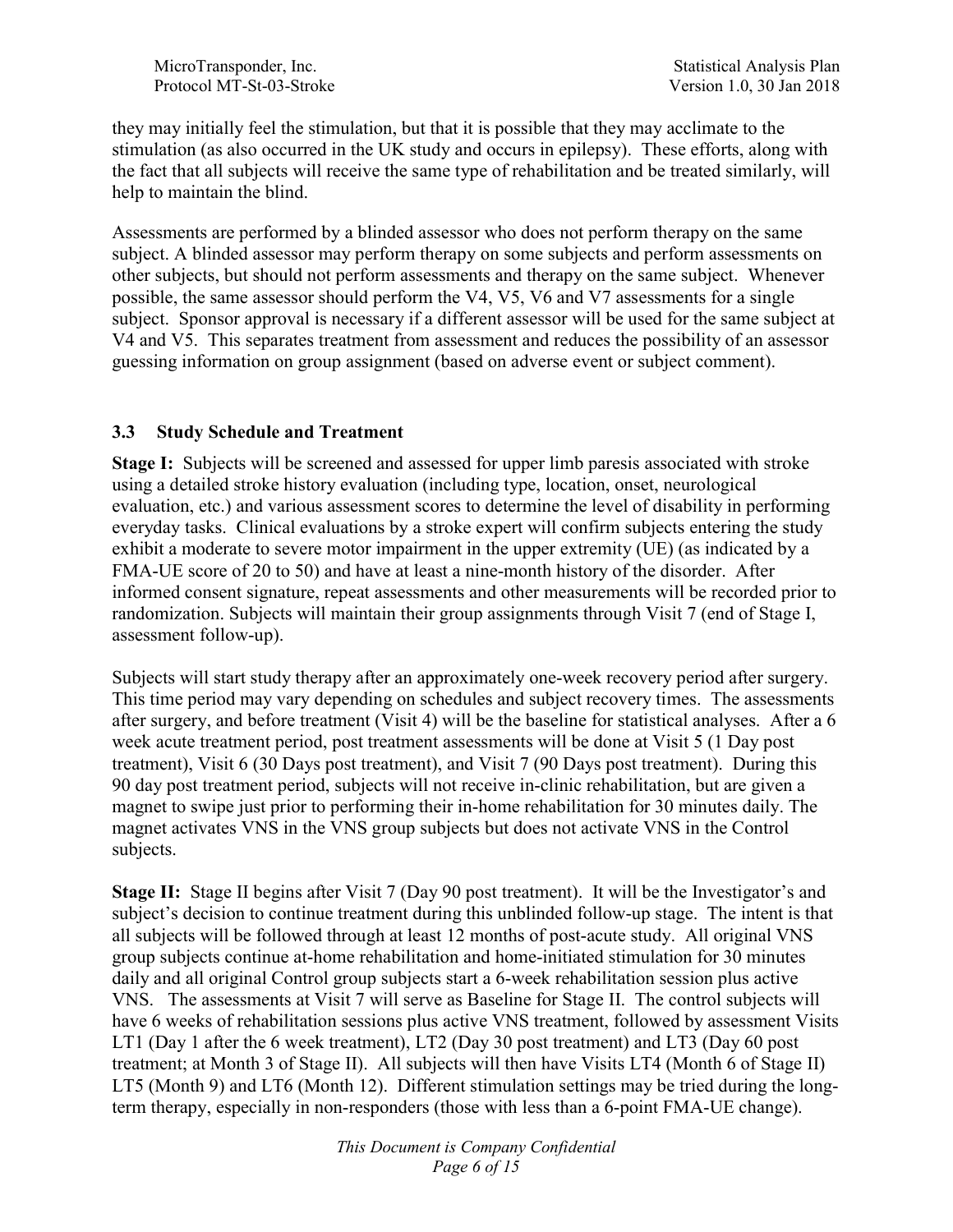MicroTransponder, Inc. Statistical Analysis Plan Protocol MT-St-03-Stroke Version 1.0, 30 Jan 2018

Study guidelines allow subjects to continue at-home stimulation for 30 minutes a day while performing rehabilitation movements at home, as designated by the therapist.

All continuing subjects will have two more in-clinic rehabilitation sessions with VNS for one week ("booster sessions"), approximately one month prior to LT4 (Month 6), and LT6 (Month 12) assessments. Subjects will also be able to utilize daily subject-initiated stimulation during inhome rehabilitation.

Stage III: After Stage II of VNS therapy, subjects who wish to continue VNS use must have at least annual follow-up visits. Those who do not have annual visits or who wish to discontinue will have their device systems explanted.

#### 3.4 Sample Size Calculation/Justification

The study plan is to enroll and implant up to 120 subjects in order to have approximately 100 subjects complete the study. A sample size of 100 subjects total (50 per group) will have 80% power with 0.05 alpha to detect a difference of 2.3 with SD=4.0 on the FMA UE scale between the two treatment groups. This is based on the assumption of VNS having an average improvement of 7.5 from baseline, with control having an average change of 5.2 from baseline. A sample size of 50 per group will have over 95% power at 0.05 alpha to show a difference in responders (defined as an improvement of 6 points or more from baseline), assuming 75% response in the VNS group and 33% in the control group. With respect to safety, a sample of at least 100 subjects implanted and receiving VNS allows adequate power to detect the incidence of safety and device events. A sample of 100 subjects yields 95% probability that the study will reveal at least one occurrence of all events or complications that occur in subjects at a rate of 3% or greater. In addition, implantation and follow-up of 100 subjects for 6 weeks will yield 4200 subject-days (600 weeks or over 11 years) of total exposure.

#### 3.5 Futility Analysis

A futility analysis will be conducted by the DSMB when 40 subjects have completed 6-weeks of rehabilitation and post-1 assessment at Visit 5. The conditional power of the two-sample test comparison between the two treatment groups be calculated to determine the futility index  $(1$ conditional power). The study will be assessed for stopping if the futility index is greater than 0.90 (at approximately  $t < -1.25$ ).

## 4 ANALYSIS SETS & SCHEDULE

#### 4.1 Intent to Treat (ITT)

The ITT population will include any subject who is randomized, and will be the basis of the efficacy and safety analyses. All subjects who undergo surgery will be included in the safety population, with all adverse event and safety information reported.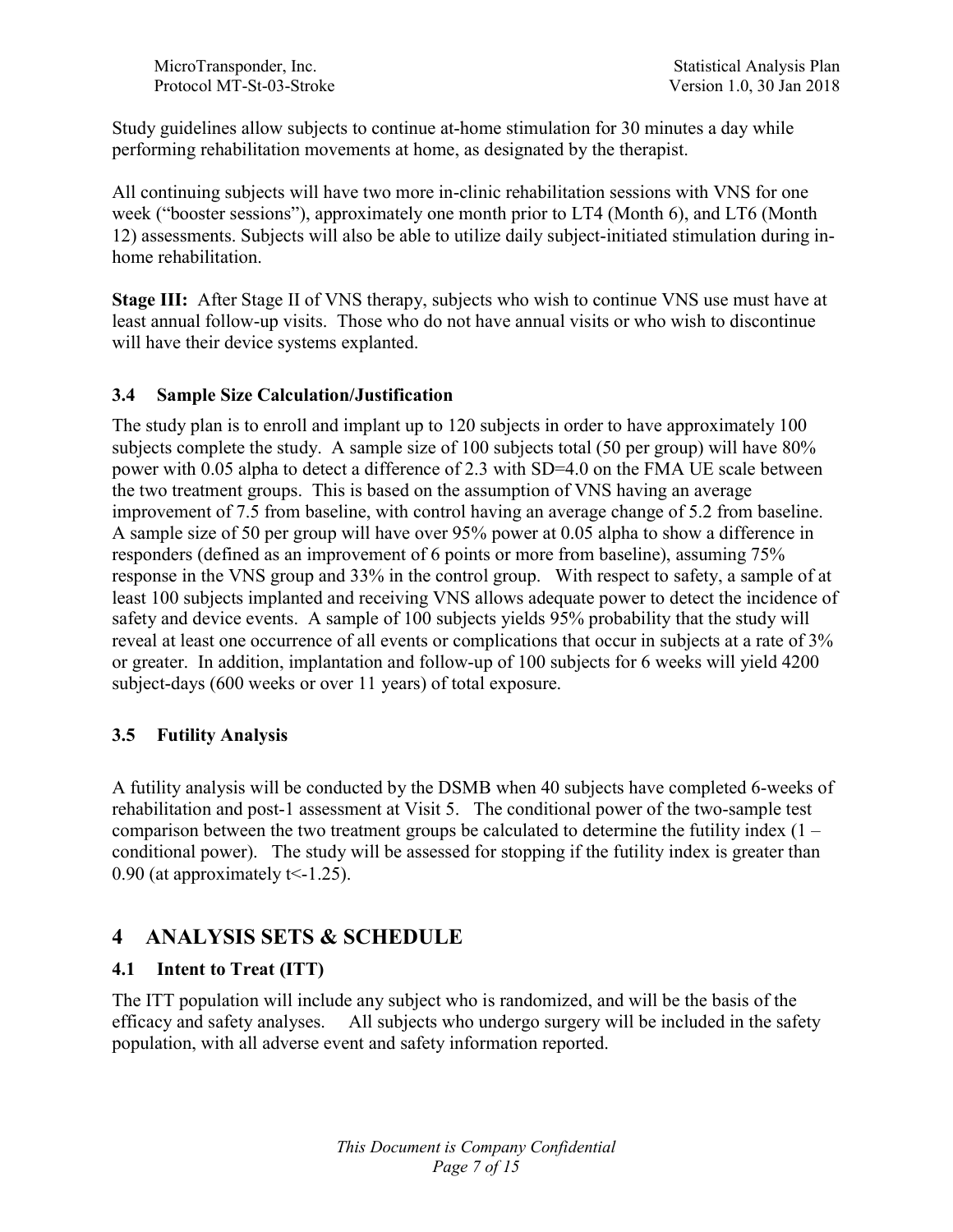### 4.2 Per Protocol (PP)

The PP will include subjects who are compliant with at least two-thirds of therapy sessions completed during the 6 week period, and do not have major protocol violations that could impact and/or compromise the safety or efficacy of the treatment. Treatment assignment in the Per Protocol population will be as treated, not as randomized. An initial assessment of exclusion from the Per Protocol population will be made as soon as possible prior to the end of Stage I (which is the earliest it can occur); all exclusion from the Per Protocol population will be finalized prior to database lock. All protocol violations will be documented in the study files, and any significant violations will be included in the study report.

### 4.3 Other Analysis Populations (Including Subgroups)

Other populations and analyses may be conducted at the discretion of MicroTransponder, Inc. to supplement the results or for research purposes. Preliminary subgroups include gender, region, Baseline FM score, stroke volume (based on MRI), CST integrity (based on MRI). Other subgroups may be performed based on indications from initial data analyses. All critical subgroup analyses will be specified prior to unblinding, although others may be added as indicated.

#### 4.4 Schedule

The table below indicates the primary, secondary, and other analysis timepoints and measures. The change between each visit and the pre-therapy baseline (V4) is the measure of interest, and the difference between the two treatment groups will be analyzed. Within-group changes will also be analyzed.

| Visit 5<br>(One day after 6-<br>weeks of therapy) | Visit 7<br>$(90 \text{ days after } 6$ -<br>weeks of therapy) | Long-Term $(6,9,12m)$<br>after 6-weeks of VNS)<br><b>Or</b><br>(LT4, LT5, LT6) | Crossover (Control<br>one day after 6-weeks<br>of VNS [LT1]<br>compared to V7 (prior<br>to start of VNS) |
|---------------------------------------------------|---------------------------------------------------------------|--------------------------------------------------------------------------------|----------------------------------------------------------------------------------------------------------|
| <b>UEFM</b> Change<br>(primary)                   | <b>UEFM Response</b><br>(2 <sup>nd</sup> )                    | UEFM Change (o)                                                                | UEFM Change (o)                                                                                          |
| <b>UEFM Response</b><br>$\circ$                   | <b>UEFM</b> Change<br>(2 <sup>nd</sup> )                      | <b>UEFM Response</b><br>$\circ$                                                | <b>UEFM</b> Response (o)                                                                                 |
| WMFT (o)                                          | WMFT $(2^{nd})$                                               | WMFT (o)                                                                       | WMFT (o)                                                                                                 |
| $QOL$ (o)                                         | $QOL$ $(o)$                                                   | $QOL$ $(o)$                                                                    | $QOL$ (o)                                                                                                |
| BDI(0)                                            | BDI(0)                                                        | BDI(0)                                                                         | BDI(0)                                                                                                   |
| MAL(0)                                            | MAL(0)                                                        | MAL(0)                                                                         | MAL(0)                                                                                                   |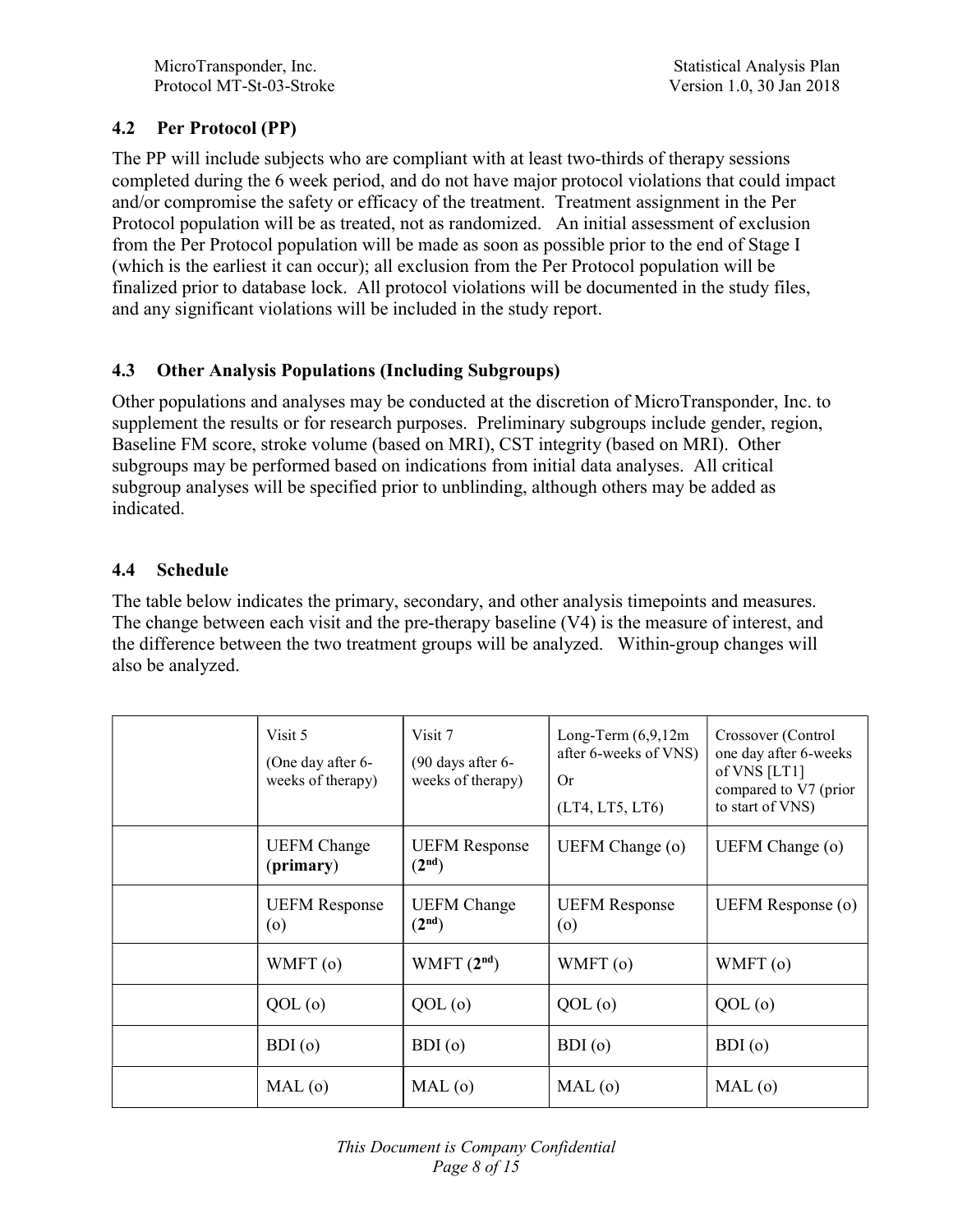$o = other (not a primary or secondary analysis)$ 

- UEFM Upper Extremity Fugl-Meyer; WMFT Wolf Motor Function Test
- MAL Motor Activity Log; QOL includes SIS, SS-QOL, 5Q-5D
- BDI Beck Depression Inventory (assessed as both an efficacy and a safety measure)

## 5 STATISTICAL METHODOLOGY AND ANALYSES

### 5.1 General Considerations

All descriptive summaries will be reported by treatment group. All summaries of continuous data will be presented as means (SD), and/or with medians with min/max as appropriate. Count data will be presented as number within each treatment group and % of subjects within each group. 95% confidence intervals will also be provided for the efficacy endpoints. All unscheduled assessments will be excluded from summary tables. Data from unscheduled assessments will be displayed in listings.

In Stage I, the control subjects will be compared against the active VNS subjects, with null hypothesis of equal change from baseline (Visit 4) in the FMA UE score between the two groups. For the control subjects in Stage II, Day 1 post treatment (LT1) will be compared against Visit 7 (end of randomization/Stage I) to determine treatment effect, with null hypothesis that there is no change from Visit 7 to LT1. All data analyses and statistical testing will be conducted using SAS Version 9.4 or higher. Unless specified for a specific test, a significance level of  $\alpha$  = 0.05 will be used.

Analyses outside of this SAP maybe performed to supplement results or for research purposes at the discretion of MicroTransponder, Inc.

#### 5.2 Changes from Protocol Specified Analyses

Any changes to analysis as a result of changes to the protocol, or updates to the analysis methods will be documented in this SAP, or as an amendment after this SAP has been finalized.

## Changes

As agreed with FDA in post IDE-approval discussions, the randomization is stratified by region (North America vs ROW). As discussed further below, the statistical model will evaluate the fixed effect of region and treatment-by-region interaction.

## 5.3 Efficacy Endpoints

The primary endpoint will be the change of the FMA UE score from Visit 4 (pre-therapy, baseline) to Visit 5 (Day 1 post therapy).

There are three hierarchical secondary endpoints

1. The proportion of responders, defined as a 6-point change or greater in the FMA UE score from baseline (Visit 4) to Day 90 post treatment (Visit 7)

> This Document is Company Confidential Page 9 of 15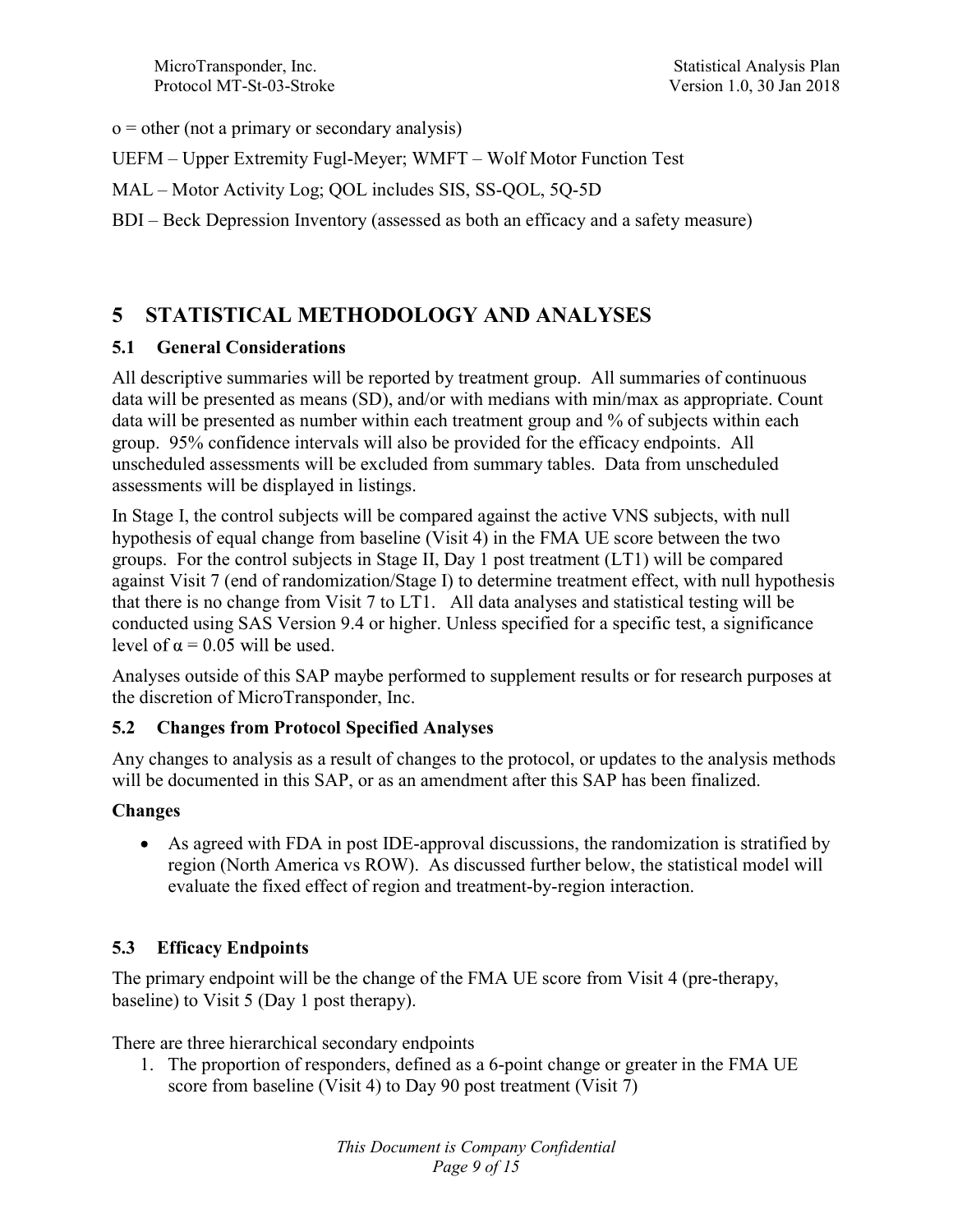- 2. The change in WMFT from baseline (Visit 4) to Day 90 post treatment (Visit 7)
- 3. The change in FMA UE score from baseline (Visit 4) to Day 90 post treatment (Visit 7)

#### Quality of Life Endpoints

Quality of life assessments and a motor activity log will be used to provide data to support overall treatment response:

- Stroke Impact Scale (SIS): The SIS has been developed to assess eight different domains of health-related quality of life, such as emotion, communication, memory, and thinking, and social role function. Each item is rated on a 5-point Likert scale in terms of the difficulty the person has experienced in completing each item. Scores for each domain range from 0-100.
- Stroke Specific QOL (SS-QOL): The SS-QOL is a self-report questionnaire consisting of 49 items in the 12 domains of energy, family roles, language, mobility, mood, personality, self-care, social roles, thinking, upper extremity (UE) function, vision, and work/productivity.
- 5Q-5D QOL (general QOL) EQ-5D<sup>TM</sup> is a standardized instrument for use as a general measure of health outcome. It provides a simple descriptive profile and a single index value for health status.
- Motor Activity Log (MAL) The MAL consists of 14 activities (patient reported outcomes) of daily living (ADLs) such as using a towel, brushing teeth, and picking up a glass. For a specified time period post-stroke, the individual is asked about the extent of the activity performed and how well it was performed by the more impaired arm. The response scale ranges from 0 (never used) to 5 (same as pre-stroke).

These QOL measures are considered "tertiary" or "other" endpoints that provide further evidence of the benefits of treatment (not considered primary or secondary endpoints).

#### 5.4 Study Hypothesis Testing

The primary objectives are to assess the efficacy and safety of 6 weeks of VNS therapy performed during rehabilitation for subjects with upper limb motor deficits following stroke. .

The primary efficacy analysis will be based on the change of the FMA UE score from baseline (Visit 4) to Visit 5 (Day 1 post therapy). The null hypothesis is the change in FMA UE is not different between VNS treatment and control sham treatment, with significance at alpha 0.05 two sided.

Three secondary endpoints will each be tested for significance with 0.05 Type I error (two sided) in a hierarchical manner. Significance will be declared for the first secondary endpoint at 0.05 only if the primary is significant at 0.05, and each subsequent endpoint only if all higher ranked endpoints were significant at 0.05.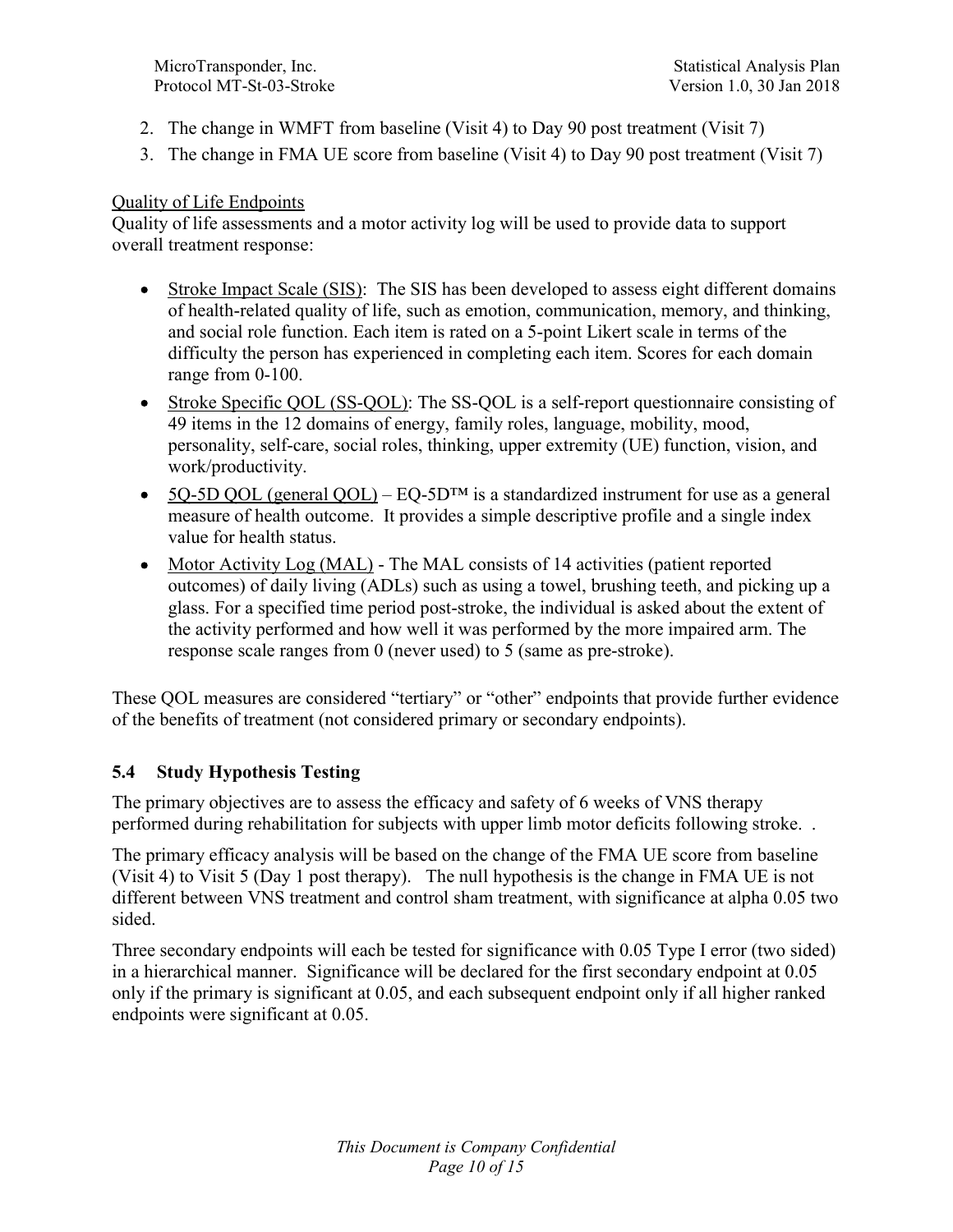MicroTransponder, Inc. Statistical Analysis Plan Protocol MT-St-03-Stroke Version 1.0, 30 Jan 2018

#### 5.5 Handling of Missing Values and Outliers

All data collected under this protocol will be included in the assessment of safety. For AEs missing severity and relationship, if there is no other information available, relationship will be assessed as "possible" and severity will be assessed as "severe" for summary purposes, unless there is specific justification presented to impute other values. Missing or incomplete start dates will be imputed to the date of device implantation. Outliers that may have undue influence on the analysis and results will be discussed, but the results will not be based on any exclusion.

For the analysis of the efficacy endpoints, missing data will be imputed with a Last Observation Carried Forward approach. For any missing Visit 4 baseline data; the Visit 2 measure will be used as baseline. Multiple imputation, with missing at random assumptions using SAS PROC MI will also be performed as a sensitivity analysis. Data from the control group will be used to impute the missing in the VNS group. The specific imputation model will be defined prior to database lock. For the responder analysis, subjects with missing results will be imputed as nonresponders for the initial evaluation, and a tipping point analysis will be used to assess sensitivity to missing data.

#### 5.6 Final Stage I Analyses, and Unblinding

The final Stage I analysis will be generated after the blinded portion of the database has been locked (after the last subject completes Stage I, which excludes additional long-term follow-up after that point) and the data are unblinded.

In the case of an emergency or unplanned need for unblinding, with proper documentation and authorization from MicroTransponder, Inc. management, the treatment assignment only for the specific subject to be unblinded will be released. Any unblinding will be documented with a note on the Treatment Assignment List as well as appropriate memos to the study file.

#### 5.7 Pooling of Sites and Regions

Because of the relatively small sample size for each treatment group, all sites will be pooled within region (all US sites will be pooled into one region and all UK sites will be pooled into a second region). A treatment by region interaction term will be included in the ANCOVA model, and tested at 0.10 alpha. If the interaction term is not significant at p<0.10, the primary analysis will be performed with a reduced model that does not include the treatment by region term.

#### 5.8 Extent of Treatment and Compliance

Extent of treatment will be listed by subject and summarized by treatment group.

A listing of device programming and settings will also be provided.

#### 5.9 Subject Disposition

The number of subjects enrolled, treated, and discontinued before study end will be summarized by count and percentage for each treatment group.

> This Document is Company Confidential Page 11 of 15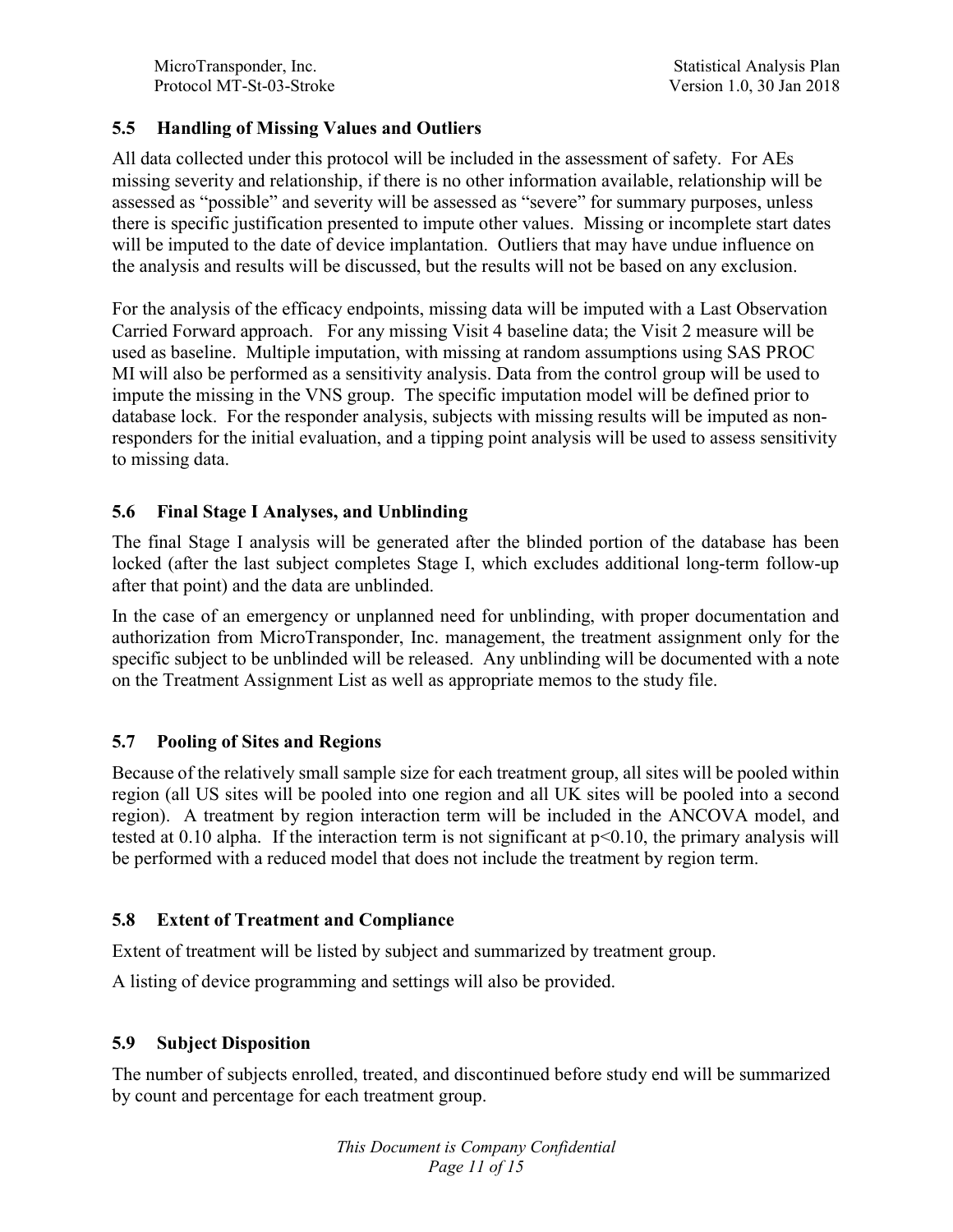MicroTransponder, Inc.<br>
Protocol MT-St-03-Stroke<br>
Statistical Analysis Plan<br>
Version 1.0, 30 Jan 2018

#### 5.10 Demographic and Baseline Characteristics

Demographic and Baseline characteristics will be presented for all subjects and for each analysis population as total enrolled and by treatment group. Gender, race, and ethnicity will be summarized by count and percentage. Age, height, body weight, and BMI, will be presented with numeric descriptive statistics.

The subject's age is calculated as the number of years from the subject's date of birth to the date the Informed Consent signed:

```
Age = [Date Informed Consent Signed - Date of Birth] / 365.25
```
Demographic and Baseline Characteristics will be summarized for the ITT, PP, and Safety populations, should these populations be different. All subjects who undergo surgery will be included in the safety population, with all adverse event and safety information reported.

## 5.11 Medical History

Medical History data will not be tabulated but will be provided in a listing by treatment group and subject.

## 5.12 Efficacy Analyses

The primary efficacy endpoint will be the UE Fugl-Meyer Assessment (FMA UE) with focus on the change from Visit 4 (baseline), to Visit 5 (Day 1 post in-clinic therapy). An analysis of covariance (ANCOVA) model will be used, with the change from baseline as the dependent variable, and the treatment, region, treatment by region interaction as factors, with age and baseline FMA UE score as covariates. The treatment by region interaction will be removed if p>0.10.

In addition, as a sensitivity analysis of the FMA UE data across all visits, a Mixed Model Repeated Measures (SAS PROC MIXED) analysis will be use to evaluate the differences between treatment from Visit 4 through Visit 7 (end of Stage I). An unstructured covariance structure will be assumed, with the same factors and covariates as in the ANCOVA. This mixed model will also allow for missing data assuming missing at random.

## Secondary Endpoints

- 1. FMA UE Responder at Day 90 A responder analysis will be performed for the UE Fugl-Meyer with the definition of response defined as  $\geq 6$  point change from Baseline (Visit 4) to Visit 7 (Stage I). The proportion of subjects in each treatment group that meet or exceed the Responder definition will be determined and summarized by visit, including a 95% binomial confidence interval. Responder rates will be tested for differences between treatment groups using logistic regression, with treatment and randomization strata as factors. Other cut-off points for classification as a responder will be considered for a sensitivity analysis.
- 2. WMFT Change from baseline to Day 90 This analysis will be based on the change in WMFT score from Baseline (Visit 4) to Day 90 (Visit 7). The will be done using ANOVA, with treatment and randomization strata as factors. Sensitivity analysis will not be done.

This Document is Company Confidential Page 12 of 15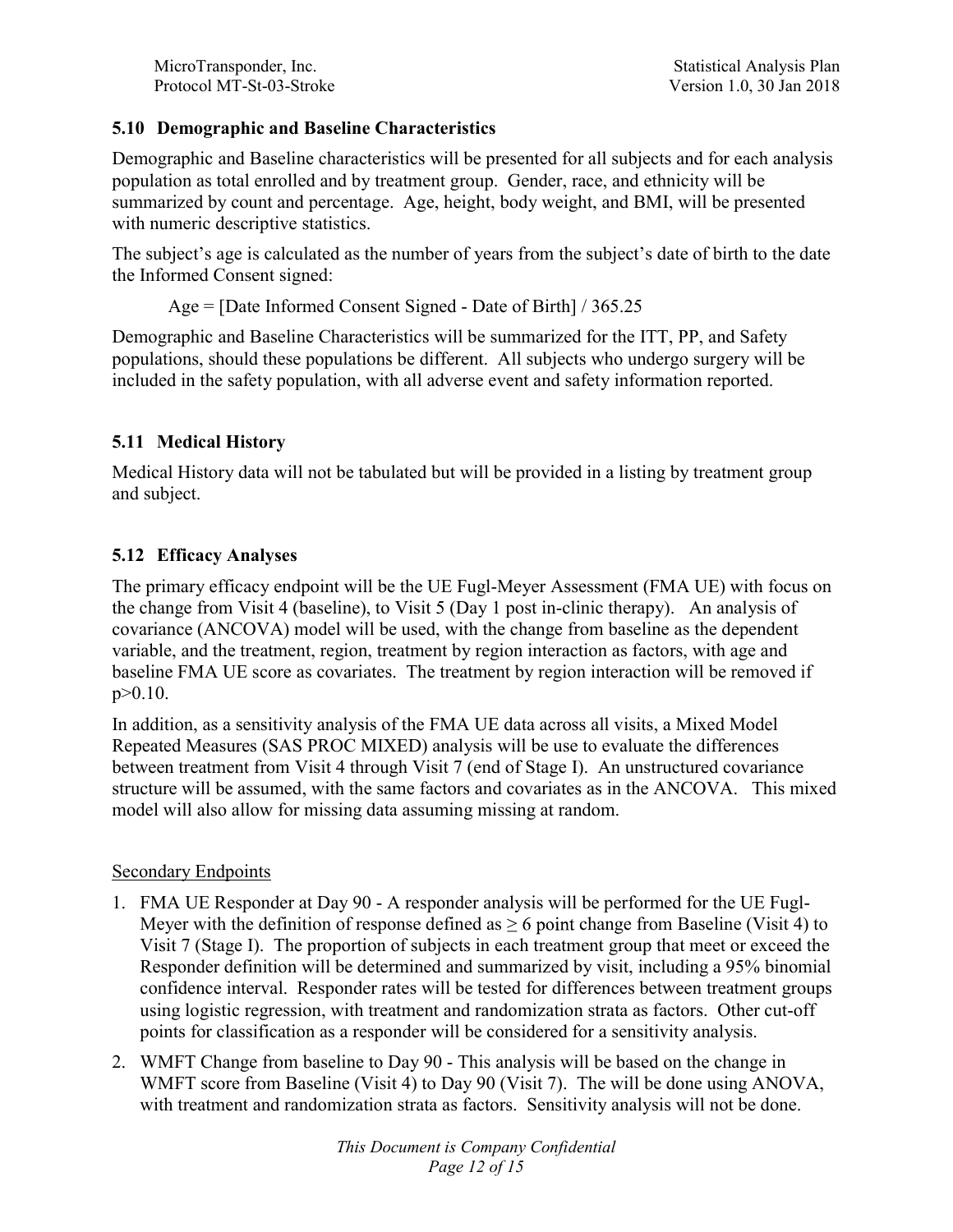3. FMA UE Change from Baseline to Day 90 - This analysis will be done using the same model as for the primary endpoint, but with the change from Baseline to Day 90 as the dependent variable.

Other Endpoints

The QOL assessments, BDI and Motor Activity Log will be summarized by treatment group for each visit at which the assessment is collected, as well as the change from baseline to each visit. Because of the large number of assessments and domains, only summary statistics will be presented.

### 5.13 Safety Analyses

The safety endpoints in this study include adverse events, device complications, and the Beck Depression Inventory (BDI). Other assessments, including Neurological Examinations, and Physical Examinations will be summarized.

Safety analyses will be based on the ITT population.

The safety results will be reported overall and for each of the following study phase:

- study entry through surgery
- $\bullet$  through treatment to visit 5

#### 5.13.1 Adverse Events

Adverse Events (AEs) are defined as any undesirable medical occurrence in a study participant, whether or not considered related to the study devices or procedure, which is identified or worsens during the clinical study.

Serious Adverse Events (SAEs) are defined as adverse events that result in death, are life threatening, require inpatient hospitalization greater than 24 hours, or prolongation of an existing hospitalization, require intervention to prevent permanent impairment/damage, or result in persistent or significant disability/incapacity.

Serious Unanticipated Adverse Device Events (SUADEs) are defined as serious adverse experiences directly related to the use of the investigational device leading to injury, illness, or death of a study participant not previously identified in nature, severity or degree of incidence in the protocol.

Adverse Events will be will be reported by the investigator and will be tabulated by treatment group. Summaries by relatedness to device and surgery, as well as severity, will be provided. SAE and SUADEs will also be summarized by treatment group.

Listings of AE, SAE, and SUADE data will be provided to supplement the tabulated results.

#### 5.13.2 Device Complications

Device complications will be listed by subject and summarized by treatment group.

This Document is Company Confidential Page 13 of 15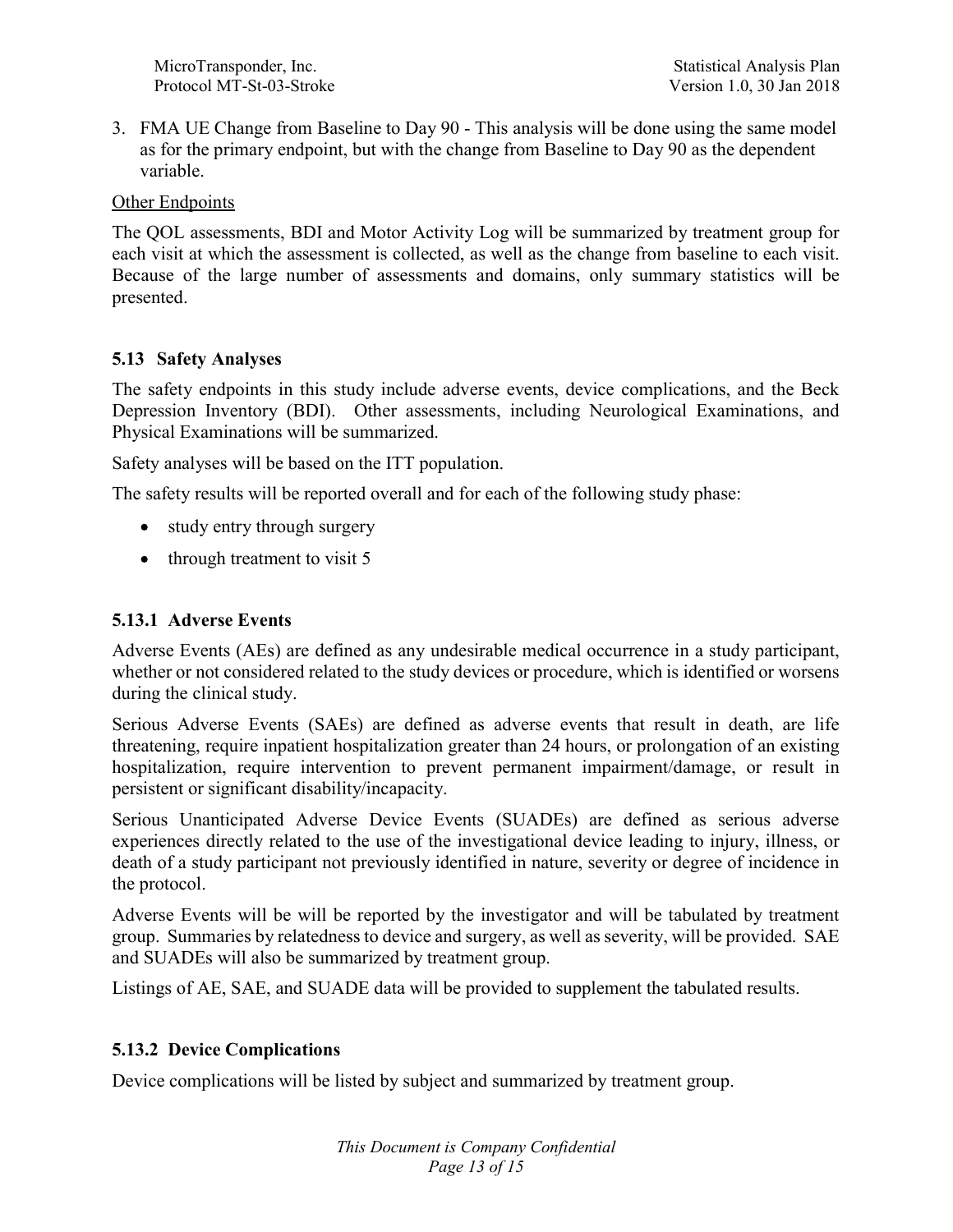#### 5.13.3 Beck Depression Inventory

The change in the Beck Depression Inventory score from Visit 4 will be compared to each subsequent evaluation to determine any change in depression category, and as a change in total score. The proportion of subjects with worsening depression will be summarized for each treatment group.

#### 5.13.4 Neurological Examinations

For the complete neurological examinations performed, the proportion of subjects reporting results of "Normal", "Abnormal", and "Not Done" will be calculated and presented for each scheduled time point, neurological system and treatment group. The proportion of subjects that report changes in follow-up neurological examinations (e.g. Worsened/New/Improved or Not Done/No Change) will be calculated and presented by neurological system and treatment group across visits.

A listing of all neurological examination data will be provided to supplement the tabulated results.

#### 5.13.5 Physical Examinations

For the complete physical examinations performed, the proportion of subjects reporting results of "Normal", "Abnormal", and "Not Done" will be calculated and presented for each scheduled time point, body system and treatment group. The proportion of subjects that report changes in followup physical examinations (e.g. Worsened/New/Improved or Not Done/No Change) will be calculated and presented by body system and treatment group across visits.

A listing of all physical examination data will be provided to supplement the tabulated results.

#### 5.13.6 Concomitant Medications

Concomitant Medications will not be tabulated but will be provided in a listing by treatment group and subject.

#### 5.14 Long Term Follow-up

A separate Analysis Plan defining specific comparisons of interest will be developed prior to the first subject completing Stage II (one year of VNS). Data from Stages II and III, long term followup, will be summarized by the original treatment group assignment. For the control group, the FM-A change from Visit 7 (end of Stage 1), to Visit LT1 (1 day after VNS treatment), will be compared to the change from Visit 4 to Visit 5 with a paired-t test to evaluate the effect of VNS treatment. Maintenance of response, changes over time and after treatment modification will also be summarized with descriptive statistics. Long-term assessments will be collected for as long as the subject receives treatment. However, the key long-term assessments will be provided at 3, 6, 9, and 12 months. The analysis will assess continuation of benefit (maintenance of response and changes over time) on each assessment through the 12-month assessment. Additional exploratory analyses may be performed based on the nature of the follow-up data encountered.

> This Document is Company Confidential Page 14 of 15